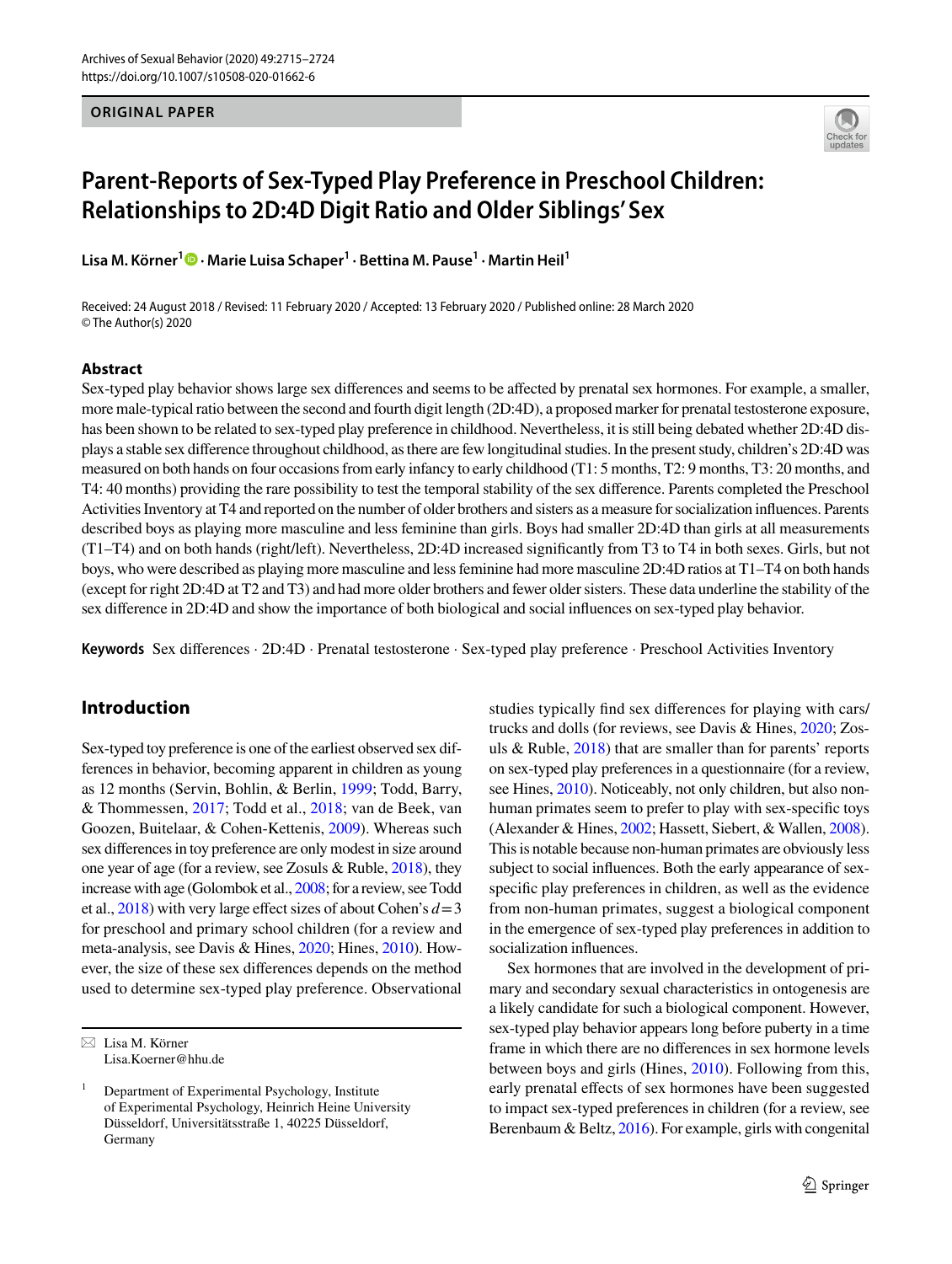adrenal hyperplasia (CAH) who are exposed to high levels of androgens prenatally and in the early postnatal period show more male-typical play behavior than unafected controls (Berenbaum & Hines, [1992](#page-8-5); Nordenström, Servin, Bohlin, Larsson, & Wedell, [2002](#page-9-5); Pasterski et al., [2005\)](#page-9-6) and parents describe their daughters behavior as more masculine in comparison with unafected female relatives (Hines, [2003](#page-8-6)). Additionally, women with CAH retrospectively describe their play behavior as more masculine (Hines, Brook, & Conway, [2004](#page-8-7)). This is further corroborated by experimental studies on female rhesus macaques that displayed a strong increase in rough-and-tumble play after they had been prenatally treated with androgens (for a review, see Thornton, Zehr, & Loose, [2009\)](#page-9-7).

Notably, testosterone levels difer between boys and girls from around Week 8 of gestation (Judd, Robinson, Young, & Jones, [1976](#page-8-8)) and are presumed to have organizational effects on the brain. In turn, they should afect sex diferences in behavior later in life (for a review, see Cohen-Bendahan, van de Beek, & Berenbaum, [2005](#page-8-9)). In this context, one study indicated that girls and boys exposed to higher levels of testosterone in amniotic fuid showed more male-typical play behavior later in life (Auyeung et al., [2009\)](#page-8-10). By contrast, two other amniocentesis studies were not able to fnd this relationship (Knickmeyer et al., [2005;](#page-8-11) van de Beek et al., [2009\)](#page-9-3). However, all three studies used diferent measures to quantify sex-typed play preferences and the children difered in age.

Thus, amniocentesis studies, which are very rare due to the high effort involved, show inconsistent results. However, studies on the relationship between sex-typed play behavior and the ratio between the second and fourth digit length (a presumed marker for the prenatal testosterone level) show more consistent results (Hönekopp & Thierfelder, [2009](#page-8-12); Mitsui et al., [2016](#page-9-8); Wong & Hines, [2016](#page-9-9)). Following the observation that females have larger ratios between the second and fourth digit (2D:4D) than males, Manning, Scutt, Wilson, and Lewis-Jones [\(1998\)](#page-9-10) suggested the 2D:4D as an easily accessible marker for prenatal testosterone exposure.

Two meta-analyses confrmed a sex diference in 2D:4D (Grimbos, Dawood, Burriss, Zucker, & Puts, [2010;](#page-8-13) Hönekopp & Watson, [2010](#page-8-14)). This sex diference is already established prenatally as suggested by two studies on aborted fetuses (Galis, Ten Broek, Van Dongen, & Wijnaendts, [2010](#page-8-15); Malas, Dogan, Hilal Evcil, & Desdicioglu, [2006\)](#page-9-11). In favor of 2D:4D as a marker for prenatal testosterone exposure, females with CAH tend to have masculinized (i.e., smaller) 2D:4D (Brown, Hines, Fane, & Breedlove, [2002](#page-8-16); Ökten, Kalyoncu, & Yaris, [2002](#page-9-12)). In mice, increasing androgens and reducing estrogens in utero decreased 2D:4D (Zheng & Cohn, [2011\)](#page-9-13).

Even though there is convincing evidence that 2D:4D is infuenced prenatally by sex hormones, the specifc relationship with prenatal sex hormone levels from amniotic fuid and umbilical cord blood in humans is still not fully understood. There are only two published studies that link 2D:4D to prenatal sex hormones from amniotic fuid with inconsistent fndings. One study found that more masculine 2D:4D on the right hands of 29 2-year-olds (not separated for sex) were associated with a higher ratio of testosterone to estradiol levels (Lutchmaya, Baron-Cohen, Raggatt, Knickmeyer, & Manning, [2004](#page-9-14)), while another study found that the right and left 2D:4D in newborn girls (but not boys) to be correlated with amniotic fuid testosterone (Ventura, Gomes, Pita, Neto, & Taylor, [2013\)](#page-9-15). Only one study using umbilical cord blood (sampled at birth) to measure sex hormones found an expected negative relationship between testosterone and left 2D:4D in girls (Whitehouse et al., [2015\)](#page-9-16), while others failed to show this negative relationship (Cetin, Can, & Özcan, [2016](#page-8-17); Hickey et al., [2010;](#page-8-18) Hollier et al., [2015\)](#page-8-19). Additionally, in case testosterone effects on 2D:4D are mediated by androgen receptor type, there should be a positive correlation between functional androgen receptor gene variation (CAG stretches) and 2D:4D. Two meta-analyses have failed to show a relationship between 2D:4D and CAG stretches (Hönekopp, [2013](#page-8-20); Voracek, [2014\)](#page-9-17). Therefore, 2D:4D as a marker for prenatal hormone exposure should be interpreted with caution (for an overview of existing evidence, see Richards, [2017\)](#page-9-18).

Assuming that 2D:4D is determined (at least partially) by prenatal hormones, the temporal stability of the sex diference in 2D:4D should be high, and sex diferences should be present early in life. While a cross-sectional study on 2- to 25-yearold individuals found no age diferences in 2D:4D (Manning et al., [1998](#page-9-10)), another cross-sectional study showed an increase in 2D:4D with age in 2- to 5-year-olds (Williams, Greenhalgh, & Manning, [2003](#page-9-19)). Rare longitudinal studies, however, are better suited to evaluate the stability of 2D:4D controlling for inter-individual diferences. Such studies have shown a slight increase in 2D:4D with age (McIntyre, Cohn, & Ellison, [2006](#page-9-20): T1: 6–7 years, T2: 8–9 years; McIntyre, Ellison, Lieberman, Demerath, & Towne, [2005:](#page-9-21) T1: 1 year, T2: 5 years, T3: 9 years, T4: 13 years, T5: 17 years; Trivers, Manning, & Jacobson, [2006:](#page-9-22) T1: 7–13 years, T2: 11–17 years; Wong & Hines, [2016](#page-9-9): T1: 20-40 months, T2: 26-47 months). However, high correlations between the measurements (Pearson's *r*=.71–.88) suggest a high temporal stability of 2D:4D. By contrast, one longitudinal study on 0- to 2-year-olds showed a decrease of 2D:4D in the frst year and an increase in the second year of life and low correlations (Pearson's *r*=.35–.53) between measurements (Knickmeyer, Woolson, Hamer, Konneker, & Gilmore, [2011](#page-8-21): T1: 2 weeks, T2: 12 months, T3: 24 months).

Supporting the validity of 2D:4D, three studies (Hönekopp & Thierfelder, [2009](#page-8-12); Mitsui et al., [2016;](#page-9-8) Wong & Hines, [2016\)](#page-9-9) have shown that children with lower 2D:4D (and, thus, supposedly higher testosterone exposure in utero) display more masculine play behavior (as described by the parents' answers on the Preschool Activities Inventory; PSAI; Golombok & Rust, [1993\)](#page-8-22). Nevertheless, there is considerable discrepancy concerning the side of the hand (right/left) and the sex of the children in which the correlations were found (Hönekopp &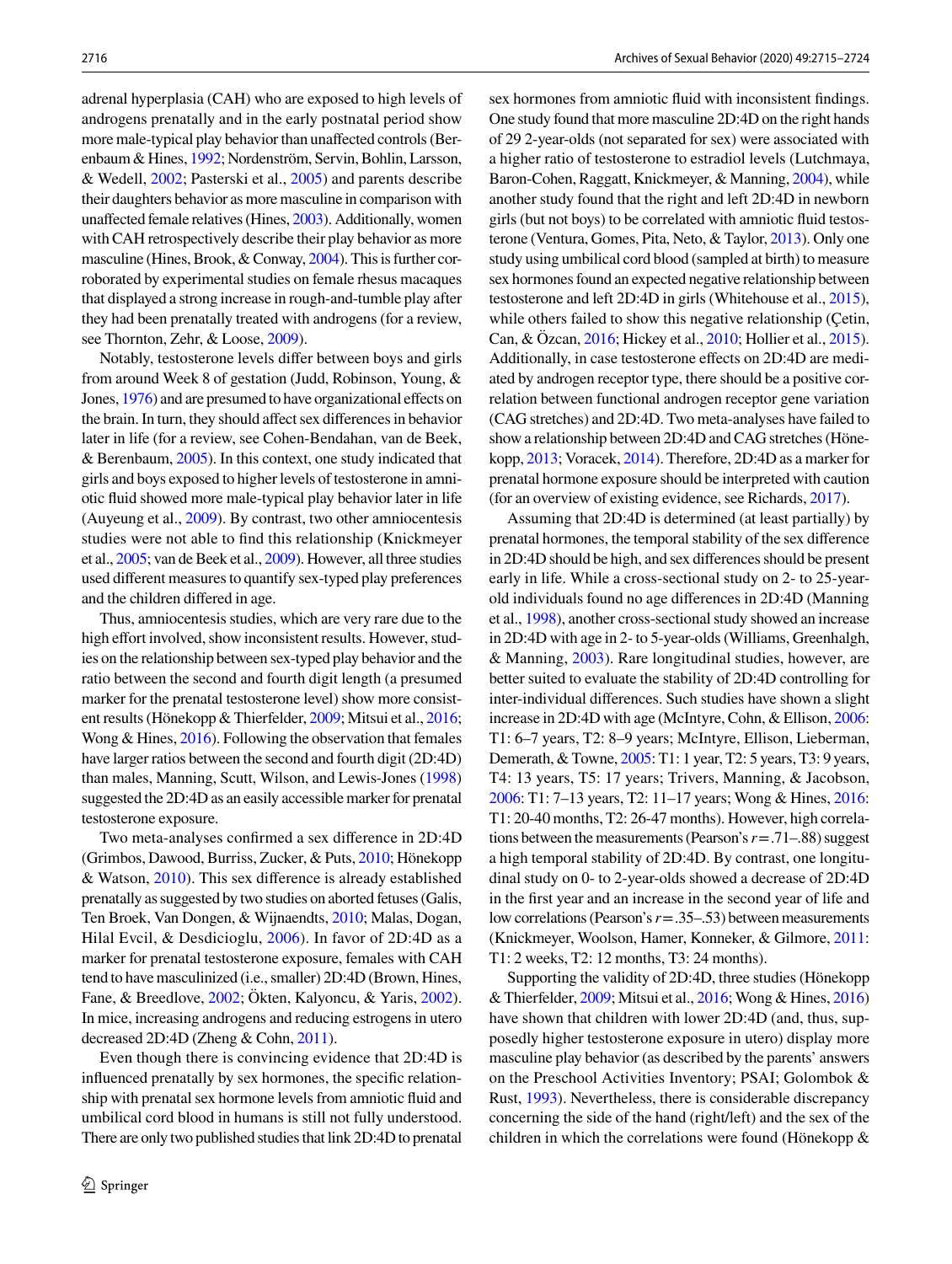Thierfelder, [2009:](#page-8-12) left 2D:4D of boys; Mitsui et al., [2016](#page-9-8): right and left 2D:4D of boys; Wong & Hines, [2016:](#page-9-9) right 2D:4D of boys and right and left 2D:4D of girls).

In addition to a likely biological efect on play behavior, socialization plays an important role. It is well known that children's (sex-specifc) toy preferences are infuenced by parents, teachers, (older) siblings, and peers. For example, children are often reinforced for sex-congruent behavior (for reviews, see Berenbaum, Blakemore, & Beltz, [2011](#page-8-23); Hines, [2010](#page-8-2)). Whereas the reinforcement of sex-congruent behavior of parents and teachers and the influence of peers is difficult to quantify, studies that have recorded the number of older brothers and sisters have shown that both girls and boys with more older brothers displayed more male-typical and less female-typical behavior and with more older sisters more female-typical and less maletypical play behavior (Hines et al., [2002b;](#page-8-24) Mitsui et al., [2016](#page-9-8); Rust et al., [2000\)](#page-9-23). According to social cognitive theory, this efect of older siblings is explained by observational learning and thus as a socialization factor (Berenbaum et al., [2011](#page-8-23); Rust et al., [2000\)](#page-9-23), which seems plausible because children may play with older siblings and their toys. However, it cannot be ruled out that the infuence of older siblings on the behavior of younger siblings may also (partly) be based on a genetic or hormonal and, thus, a biological component (Berenbaum et al., [2011](#page-8-23)). In this context, the fraternal birth-order efect is worth mentioning as it describes the increased probability for a younger brother to be gay with an increasing number of older brothers. This efect is explained as a consequence of a progressive immunization of some mothers against male antigens with each pregnancy with a male fetus and a simultaneous increase in antibodies that afect the sexual diferentiation of the brain (for a meta-analysis, see Blanchard, [2018](#page-8-25)). Bogaert et al. ([2018\)](#page-8-26) found antibody levels against the Y-linked protein NLGN4Y that is important in brain development, to be higher in mothers of gay sons than in the control samples. Additionally, in a large community sample, later fraternal birth order was related to elevated gender variance in boys (Coome, Skorska, van der Miesen, Peragine, & VanderLaan, [2018\)](#page-8-27) which indicates that the progressive immunization hypothesis is not only valid for homosexuality but also for sex-typed behavior in childhood. However, this effect has only been shown for boys with older brothers, so that the observed relationship between the sextyped play behavior of boys and the number of older sisters as well as the relationship between the sex-typed play behavior of girls and the number of older brothers and sisters (Hines et al., [2002b;](#page-8-24) Mitsui et al., [2016;](#page-9-8) Rust et al., [2000](#page-9-23)) cannot be attributed to the birth-order efect and therefore most likely indicates socializing efects. To date, there are no studies that investigated both the infuence of older siblings and prenatal hormonal effects in order to be able to make a statement as to whether the efects are additive or interactive (Berenbaum et al., [2011](#page-8-23)).

The current study aims at clarifying the relationship between sex-typed play behavior and 2D:4D. Only one of the three studies examining this relationship (Hönekopp & Thierfelder, [2009](#page-8-12); Mitsui et al., [2016](#page-9-8); Wong & Hines, [2016\)](#page-9-9) assessed digit ratio in a longitudinal design (with only two measurements on 2- to 3-year-olds over a 6- to 8-month period; Wong & Hines, [2016\)](#page-9-9). By contrast, the present longitudinal study consisted of four measurements of the digit ratios from both hands at diferent ages starting in early infancy (T1: 5 months, T2: 9 months, T3: 20 months, and T4: 40 months). The sex diferences in 2D:4D should be stable if they are indeed infuenced by prenatal testosterone. Therefore, we need multiple measurements at diferent ages during early infancy and childhood to draw conclusions about 2D:4D as a potential marker for prenatal testosterone. Our longitudinal design has a clear advantage over a crosssectional design because it reduces inter-individual variance and increases the signal-to-noise ratio. At T4, parents completed the PSAI (Golombok & Rust, [1993\)](#page-8-22) to record sex-typed play behavior of their children. The PSAI is a standardized, frequently used measure for play preferences that shows large sex diferences (Hönekopp & Thierfelder, [2009](#page-8-12); Mitsui et al., [2016](#page-9-8); Wong & Hines, [2016](#page-9-9)) which are typically larger than in direct observations of toy preferences in a single, unnatural laboratory situation (Hines, [2010](#page-8-2); Wong & Hines, [2016](#page-9-9)). It also has the advantage that it not only asks for toy preferences, but also for activity preferences and temperamental characteristics during the last month, giving a more comprehensive picture of sex-typed play behavior in comparison with observational studies of toy preferences.

Additionally, the number of older brothers and sisters (living in the same household) was assessed as an indicator for sociali-zation effects on sex-typed play behavior (Mitsui et al., [2016](#page-9-8); Rust et al., [2000](#page-9-23)). This allows us, for the frst time, to assess the combination of potential biological (2D:4D) and socialization infuences (older siblings) on sex-typed play behavior (Berenbaum et al., [2011](#page-8-23)).

Based on previous research, we predicted more male-typical play behavior in boys than in girls (operationalized by the PSAI score) and lower digit ratios in boys than in girls, independent of age and hand (right/left). For the temporal stability of 2D:4D, we expected a slight increase with age independent of the sex diference. Moreover, we predicted that boys and girls with lower digit ratios (supposedly higher prenatal testosterone exposure) should display more male-typical and less femaletypical play behavior (higher PSAI scores). With respect to older siblings, more older brothers should lead to more masculine and less feminine play behavior (higher PSAI scores) and more older sisters to less masculine and more feminine behavior (lower PSAI scores) in both boys and girls.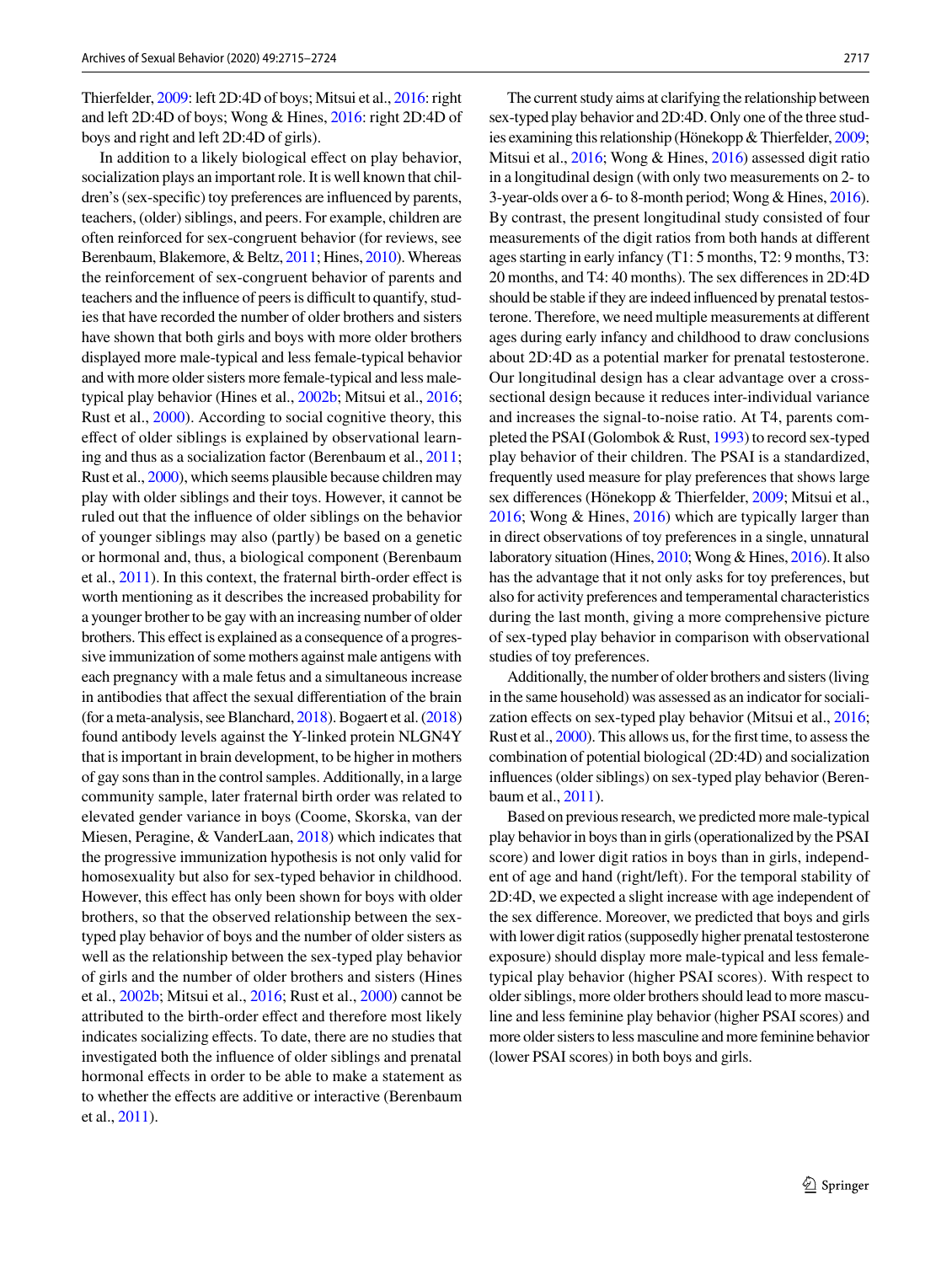## **Method**

### **Participants**

Between 2010 and 2012, *Praenatal.de* (Düsseldorf, Germany) recruited mothers who underwent prenatal screening. A total of 388 mothers agreed to be contacted by the Department of Experimental Psychology of the Heinrich Heine University Düsseldorf after birth of their children. The prerequisites for participation in the study were no identifed prenatal abnormalities of the child and an uncomplicated course of pregnancy. We did not contact mothers that had signifcant problems later during pregnancy or childbirth. All remaining 274 mothers whose children had an APGAR score (Apgar, [1953\)](#page-7-1) of at least nine were contacted for the study. All children were Caucasian and were born between January 2011 and February 2013 in and around Düsseldorf.

Children were tested on four occasions, at the age of 5 months (T1), 9 months (T2), 20 months (T3), and 40 months (T4; for the number of participants and mean ages at all four time points, see Table [1\)](#page-3-0) in the Department of Experimental Psychology at the University of Düsseldorf. For 78 boys and 75 girls, parents' answers on the Preschool Activities Inventory (PSAI; Golombok & Rust, [1993](#page-8-22)) were assessed at T4.

At each measurement, parents gave informed consent for participation, recording, and storage of data and received a refund of their travel expenses. The study was approved by the local Ethics Committee of the Science Faculty of the University of Düsseldorf, Germany.

## **Materials and Procedure**

### **Preschool Activities Inventory**

The German version of the standardized questionnaire Preschool Activities Inventory (PSAI; Golombok & Rust, [1993\)](#page-8-22)

<span id="page-3-0"></span>**Table 1** Number and age (in months) of participants at T1–T4

by Hönekopp and Thierfelder [\(2009\)](#page-8-12) was used to measure the children's sex-typed play behavior. The questionnaire was presented on a laptop screen with the software *Presentation* (Neurobehavioral Systems, USA) and completed by the accompanying parent (116 mothers, 9 fathers, 28 both parents) at T4 (age: 40 months). The PSAI consists of 24 items assessing children's toy preferences (7 items), activity preferences (11 items), and temperamental characteristics (6 items). Twelve items assess typical masculine and 12 typical feminine behavior on a 5-point scale. The PSAI is scored by subtracting the sum of the "female items" from the sum of "the male items," and transforming the score into a pseudo-*T* scale (Golombok & Rust, [1993\)](#page-8-22). Thus, a higher score indicates more masculine behavior and a lower score more feminine behavior.

#### **2D:4D**

As hand scans (or photocopies) produce both larger sex differences (Hönekopp & Watson, [2010\)](#page-8-14) and a higher measurement precision (Kemper & Schwerdtfeger, [2009](#page-8-28); Mikac, Buško, Sommer, & Hildebrandt, [2016\)](#page-9-24) than direct measurements (with calipers), both hands of the children were scanned at T1, T2, T3, and T4, respectively. The freeware program *Autometric* (DeBruine, [2004](#page-8-29)) was used to determine the ratio between the second and the fourth digit (2D:4D, the midpoint of the ventral proximal crease of the second digit to the tip of the second digit, and the ventral proximal crease of the fourth digit to the tip of the fourth digit). *Autometric* has been specially designed to measure fnger length ratios and has been shown to be the superior program for indirect 2D:4D measurement compared to other computerbased measurement methods because of its high reliability (Kemper & Schwerdtfeger, [2009](#page-8-28); Mikac et al., [2016\)](#page-9-24). Scans in which the tips or the ventral creases could not be identifed were excluded. One rater measured all hand scans (max. 8 per child) twice, and a second independent rater measured all hand scans once. The raters were blind to the sex of the children. The intra- and inter-rater reliabilities were determined

| Time point     |                  | <b>Boys</b> | Girls | Total |
|----------------|------------------|-------------|-------|-------|
| $T1:5$ months  | $\boldsymbol{N}$ | 114         | 111   | 225   |
|                | M                | 5.40        | 5.45  | 5.43  |
|                | <b>SD</b>        | 0.29        | 0.31  | 0.30  |
| $T2:9$ months  | $\boldsymbol{N}$ | 101         | 91    | 192   |
|                | M                | 9.38        | 9.36  | 9.37  |
|                | <b>SD</b>        | 0.35        | 0.39  | 0.37  |
| $T3:20$ months | $\boldsymbol{N}$ | 86          | 80    | 166   |
|                | M                | 20.54       | 20.52 | 20.53 |
|                | <b>SD</b>        | 0.34        | 0.44  | 0.39  |
| $T4:40$ months | $\boldsymbol{N}$ | 80          | 78    | 158   |
|                | M                | 40.49       | 40.55 | 40.52 |
|                | <b>SD</b>        | 0.51        | 0.65  | 0.59  |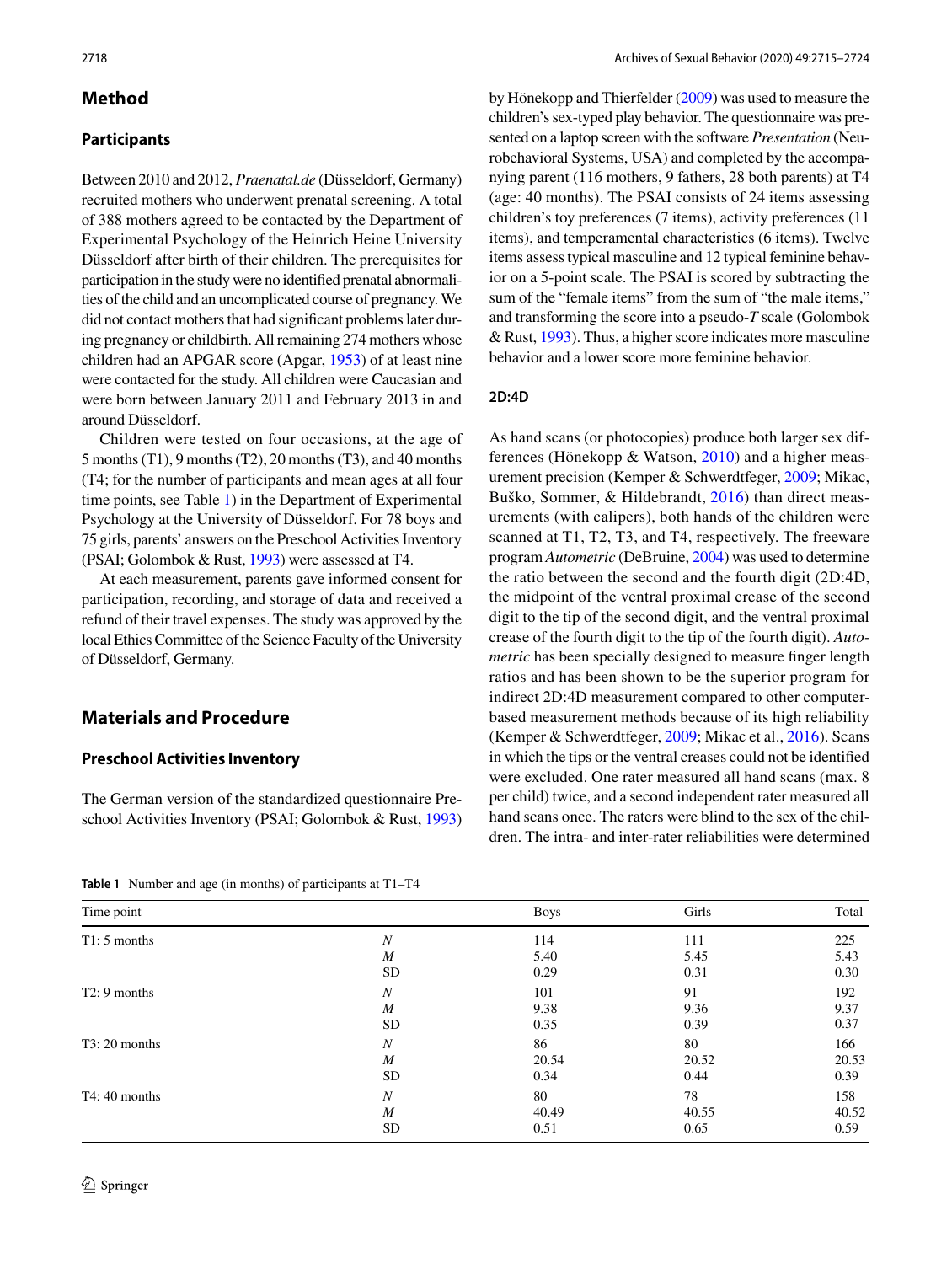with intra-class correlations (all ICC > .90; see Table [2\)](#page-4-0). The three measurements were averaged to increase reliability. Due to dropout of participants in the course of the study and exclusion of non-measurable hand scans, the number of available hand scans per child varied between one and eight scans. Since it is more difficult to scan the hands of babies and infants as they cannot be instructed to hold still and place the hand fat on the scanner, there are less measurable hand scans at T1 to T3 compared to T4 (measurable hand scans: T1: 64.9%, T2: 60.7%, T3: 60.8%, T4: 78.5%).

#### **Statistical Analyses**

To test whether age, sex, and hand afected 2D:4D, we calculated a multilevel linear regression model (cf. Kenny, Korchmaros, & Bolger, [2003;](#page-8-30) Krull & MacKinnon, [2001](#page-8-31)) using the R packages lme4 and lmerTest (Bates, Mächler, Bolker, & Walker, [2014](#page-8-33); Kuznetsova, Brockhoff, & Christensen, 2014; R Core Team, [2019\)](#page-9-25), with participants as random efects. As such, the analysis accounts for participant heterogeneity as well as missing data. We entered age (months since birth, *z*-standardized), sex (dummy-coded as boys = 0, girls = 1), and hand (dummy-coded as  $left=0$ , right=1) as predictors of 2D:4D (*z*-standardized). Thus, the intercept is the average *z*-standardized 2D:4D for left-handed boys (with *z*-standardized age  $=0$ ). To follow-up on the effect of age on 2D:4D, three additional multilevel linear regression models comparing the efect of age between T1 and T2, T2 and T3, and T3 and T4 were calculated. Mixed models were also used in the longitudinal study of 2D:4D by Knickmeyer et al. ([2011\)](#page-8-21).

The sex diference in sex-typed play behavior (PSAI) was evaluated using an independent sample *t* test. Pearson correlations were calculated to examine the relationships between PSAI and 2D:4D in both sexes separately for every time point and both hands. Correlations were tested for signifcant differences with Fisher *z*-transformations. Finally, multiple regression analyses (forced entry) were conducted to predict sex-specifc play preference from the predictors 2D:4D (average of left and right hand) at T4 (age: 40 months), older brothers and older sisters, separately for girls and boys.

Signifcance levels were set to .05 for all comparisons. Effect sizes (Cohen's *d* and Pearson *r*) were interpreted according to Cohen [\(1988](#page-8-34))—small effect  $d \ge 0.20$  or  $r \ge .10$ ,

<span id="page-4-0"></span>**Table 2** Intra- and inter-rater reliabilities (ICCs) for 2D:4D medium effect  $d \ge 0.50$  or  $r \ge .30$ , and large effect  $d \ge 0.80$ or  $r \geq .50$ .

### **Results**

The multilevel linear regression model indicated a signifcant main efect of sex. As expected, girls had larger 2D:4D ratios than boys (see Fig. [1](#page-5-0)). The regression weight indicated that this effect was in the order of 0.49 standard deviations. Further, there was a signifcant main efect of age with a standardized regression weight of 0.11. Older participants had larger 2D:4D. There was no main efect of hand (see Table [3\)](#page-5-1). Three additional multilevel linear regression models compared the efect of age between T1 and T2, T2 and T3, and T3 and T4 (for the standardized regression weights, see Table [4\)](#page-5-2). These models showed that age did not affect 2D:4D between T1 and T2, and between T2 and T3. However, there was a signifcant age efect between T3 and T4, indicating that older participants had larger 2D:4D (for descriptive statistics, see Table [5](#page-6-0)).

As expected, PSAI scores for boys (*M*=64.99, SD=9.22) were significantly higher than for girls (girls:  $M = 36.03$ ,  $SD = 10.07$ , indicating more masculine and less feminine behavior,  $t(151) = 18.52$ ,  $p < .001$ ,  $d = 3.00$ . Since the parents completed the PSAI at T4, we do not have measurements of the sex-typed play preference for children that did not take part at T4. Consequently, the sample sizes for the correlational analyses of the relationship between 2D:4D and PSAI scores difer depending on the number of measureable hand scans and participation in T4 (for the results of the correlational analyses of every single measurement and Fisher's *z*-test for diferences in correlations between girls and boys, see Table [5](#page-6-0)). In accordance with the hypothesis, girls with lower 2D:4D showed more masculine and less feminine behavior (higher PSAI scores). This correlation was shown for every time point and both hands except from right 2D:4D at T2 and T3. There were no signifcant correlations between 2D:4D and PSAI scores in boys.

Boys and girls did not differ in the number of older brothers,  $t(150) = 0.26$ ,  $p = .792$ , or sister,  $t(126.85) = 1.56$ , *p*=.122, unequal variances. Correlations between the PSAI score and the number of older brothers and the number of older sisters revealed that, in girls, having more older brothers resulted in higher PSAI scores (more masculine and less

|             | $5 \text{ mos.}$<br>Right<br>hand | $5 \,\mathrm{mos}$ .<br>Left<br>hand | $9$ mos.<br>Right<br>hand | $9$ mos.<br>Left<br>hand | $20$ mos.<br>Right<br>hand | 20 mos.<br>Left<br>hand | $40$ mos.<br>Right<br>hand | $40$ mos.<br>Left<br>hand |
|-------------|-----------------------------------|--------------------------------------|---------------------------|--------------------------|----------------------------|-------------------------|----------------------------|---------------------------|
| Intra-rater | .97                               | .96                                  | .96                       | .95                      | .92                        | .96                     | .96                        | .96                       |
| Inter-rater | .94                               | .94                                  | .96                       | .95                      | .94                        | .92                     | .95                        | .96                       |

*mo.* months, *Intra-rater* intra-class correlations for two measurements of frst rater; *Inter-rater* intra-class correlations for mean of two measurements of frst rater and measurement of second rater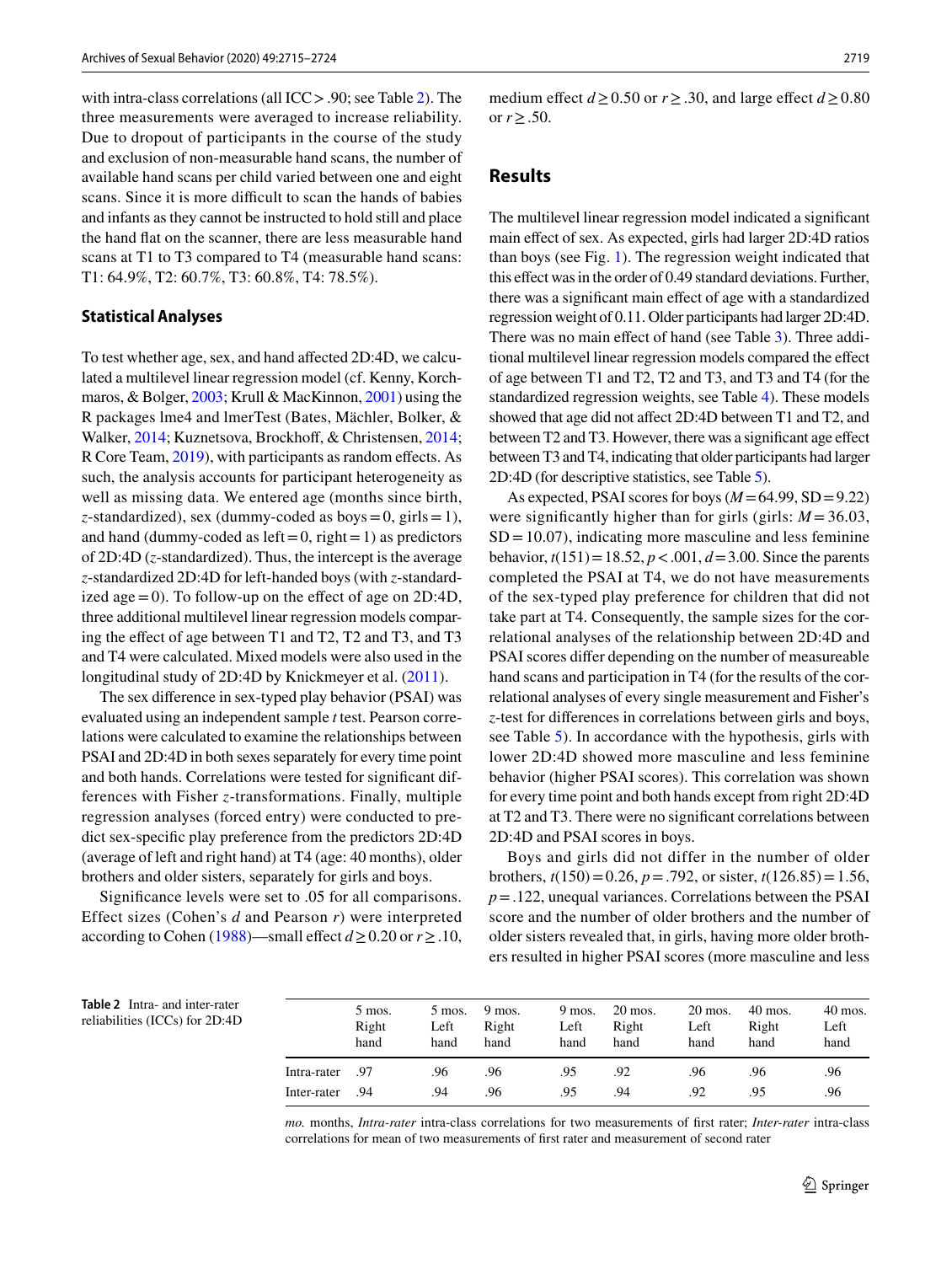<span id="page-5-0"></span>



<span id="page-5-1"></span>Table 3 Multilevel linear model results regarding effects of sex, age, and hand on 2D:4D

| Effect     | Estimate | SЕ   | df    |      | p       |
|------------|----------|------|-------|------|---------|
| Intercept  | $-0.22$  | 0.07 | 283.2 | 3.21 | .001    |
| <b>Sex</b> | 0.49     | 0.09 | 211.1 | 5.42 | < 0.001 |
| Age        | 0.11     | 0.03 | 848.0 | 4.17 | < 0.001 |
| Hand       | $-0.04$  | 0.05 | 782.8 | 0.74 | .458    |

*SE* standard error

Estimates represent standardized (age) and semi-standardized (sex, hand) regression weights. Analyses were performed with the R procedures lme4 and lmerTest with restricted maximum likelihood estimation. For sex,  $0 = \text{boys}, 1 = \text{girls}$ . For hand,  $0 = \text{left}, 1 = \text{right}$ 

<span id="page-5-2"></span>**Table 4** Multilevel linear model results regarding the age efect on  $2D·4D$ 

| Measurement                       | Estimate | SE.  | df    |      |         |
|-----------------------------------|----------|------|-------|------|---------|
| $T1$ vs. $T2$                     | $-0.02$  | 0.04 | 437.6 | 0.56 | .579    |
| T <sub>2</sub> vs. T <sub>3</sub> | 0.03     | 0.04 | 379.7 | 0.56 | .574    |
| T3 vs. T4                         | 0.16     | 0.04 | 375.8 | 3.88 | < 0.001 |
|                                   |          |      |       |      |         |

*SE* standard error

Estimates represent standardized regression weights. Analyses were performed with the R procedures lme4 and lmerTest with restricted maximum likelihood estimation. For sex, 0=boys, 1=girls. For hand,  $0=$  left,  $1=$  right. For age,  $T1=5$  months (4.6–6.9 months), T2=9 months  $(7.6-10.3 \text{ months})$ , T3=20 months  $(18.6-$ 21.7 months), T4=40 months (38.3–42.6 months)

feminine behavior;  $r(75) = .42$ ,  $p < .001$ ) and having more older sisters resulted in lower PSAI scores (less masculine and more feminine behavior;  $r(75) = -.28$ ,  $p = .014$ ). There were no signifcant correlations for boys (older brothers: *r*(77)=.17, *p*=.137; older sisters: *r*(77)=−.07, *p*=.528).

The regression analysis for girls identifed a lower 2D:4D at T4 and a higher number of older brothers as signifcant predictors of more masculine-typed and less feminine-typed play behavior (higher PSAI scores; see Table [6\)](#page-6-1). Partial correlations revealed that both predictors explained independent proportions of variance of the sex-specifc play preference in girls (see Table [6](#page-6-1)). In boys, neither 2D:4D nor the number of older brothers or the number of older sisters signifcantly explained the PSAI scores (see Table [6\)](#page-6-1).

#### **Discussion**

Our study aimed at clarifying the relationship between 2D:4D digit ratio as a putative marker for prenatal testosterone exposure and sex-typed play behavior. Additionally, we explored the efect of the number of older brothers and sisters as markers for the impact of socialization on sex-typed play behavior. As expected, a smaller 2D:4D was associated with more maletypical and less female-typical play behavior (higher PSAI scores), replicating previous studies (Hönekopp & Thierfelder, [2009](#page-8-12); Mitsui et al., [2016;](#page-9-8) Wong & Hines, [2016](#page-9-9)). However, these expected correlations were only found for girls for every measurement and both hands except for right 2D:4D at T2 (age: 9 months) and T3 (age: 20 months). In addition to the relationship between digit ratio and play behavior, in the present sample, girls were reported to be more masculine and less feminine the more older brothers and less masculine and more feminine the more older sisters they had. These results match those observed in earlier studies (Mitsui et al., [2016](#page-9-8); Rust et al., [2000\)](#page-9-23), albeit in contrast to these studies, we found no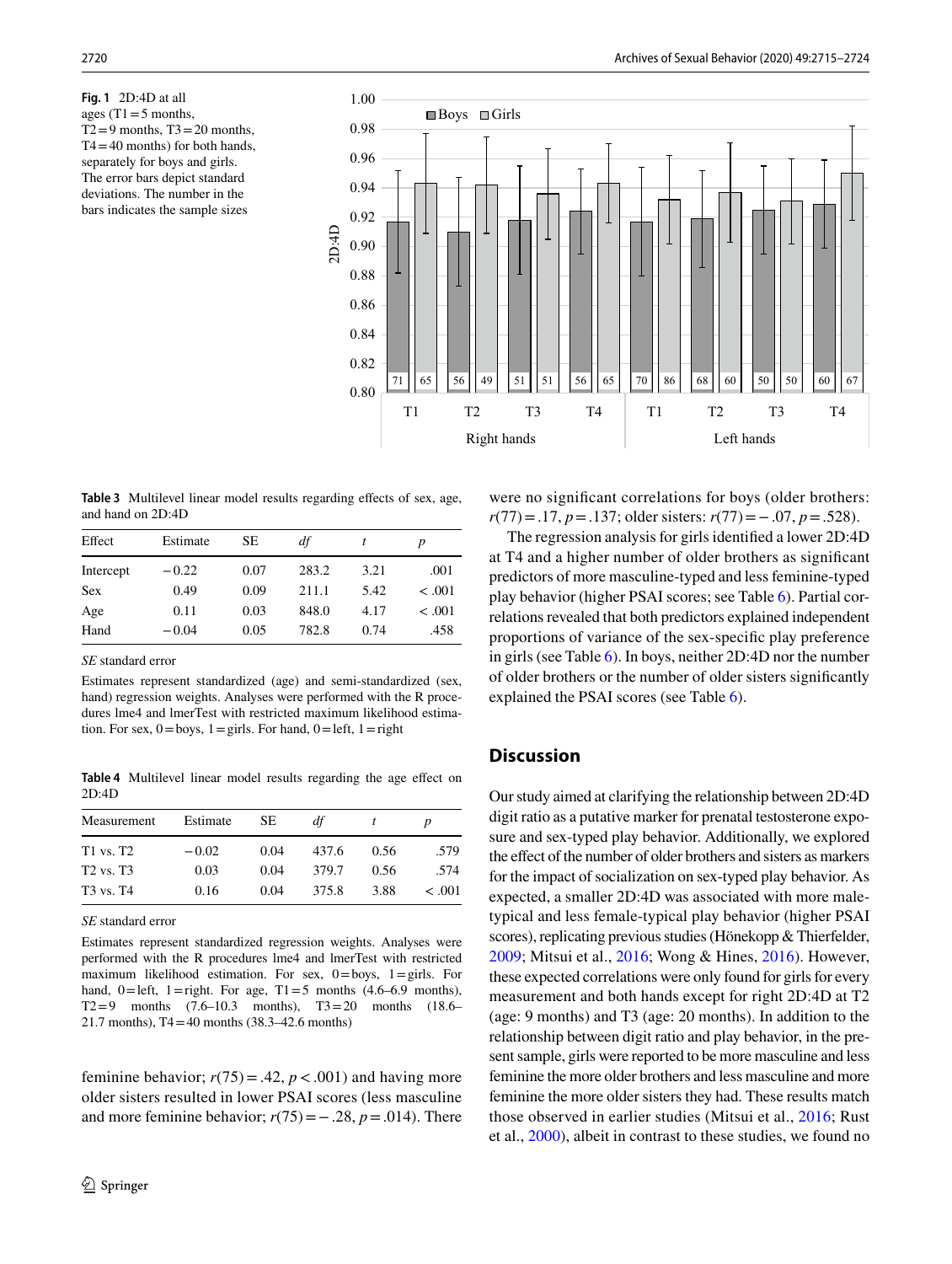#### <span id="page-6-0"></span>**Table 5** Pearson correlations between PSAI and right and left 2D:4D at T1–T4 and Fisher's *z*-tests

|                             | <b>Boys</b> |                  |                  | Girls  |                  |                  | Fisher's z-test |          |
|-----------------------------|-------------|------------------|------------------|--------|------------------|------------------|-----------------|----------|
|                             | r           | $\boldsymbol{p}$ | $\boldsymbol{N}$ | r      | $\boldsymbol{p}$ | $\boldsymbol{N}$ | Z.              | p        |
| T1: Right hand              | .08         | .308             | 46               | $-.39$ | $.005**$         | 43               | 2.24            | $.013*$  |
| T1: Left hand               | $-.01$      | .481             | 47               | $-.34$ | $.005**$         | 56               | 1.69            | $.046*$  |
| T <sub>2</sub> : Right hand | .13         | .225             | 37               | .02    | .448             | 37               | 0.46            | .324     |
| T <sub>2</sub> : Left hand  | .14         | .175             | 45               | $-.29$ | $.029*$          | 45               | 2.01            | $.022*$  |
| T3: Right hand              | $-.05$      | .382             | 36               | $-.21$ | .093             | 43               | 0.69            | .244     |
| T3: Left hand               | .15         | .190             | 38               | $-.43$ | $.002**$         | 43               | 2.64            | $.004**$ |
| T4: Right hand              | $-.20$      | .069             | 55               | $-.34$ | $.003**$         | 63               | 0.80            | .212     |
| T4: Left hand               | $-.20$      | .063             | 58               | $-.27$ | $.017*$          | 64               | 0.40            | .345     |

T1: age 5 months, T2: age 9 months, T3: age 20 months, T4: age 40 months

\**p*<.05, one-tailed; \*\**p*<.01, one-tailed

<span id="page-6-1"></span>**Table 6** Linear model of predictors (2D:4D at T4, older brothers and older sisters) of sex-typed play preference (PSAI scores)

| <b>Sex</b>  | $R^2$ | Predictors      | b         | SE b  |        | $\boldsymbol{p}$ | Partial correlation |
|-------------|-------|-----------------|-----------|-------|--------|------------------|---------------------|
| <b>Boys</b> | .12   | 2D:4D           | $-66.60$  | 36.02 | $-.22$ | .069             | $-.23$              |
|             |       | <b>Brothers</b> | 3.14      | 1.67  | .22    | .064             | .23                 |
|             |       | <b>Sisters</b>  | $-2.36$   | 2.17  | $-.13$ | .282             | $-.13$              |
| Girls       | .30   | 2D:4D           | $-117.09$ | 42.75 | $-.29$ | .008             | $-.32*$             |
|             |       | <b>Brothers</b> | 5.02      | 1.53  | .36    | .002             | $-.38*$             |
|             |       | <b>Sisters</b>  | $-2.83$   | 1.67  | $-.18$ | .095             | $-.21$              |

2D:4D=averaged right and left digit ratios at T4 (age: 40 months); Brothers=number of older brothers, Sisters=number of older sisters

\**p*<.05

signifcant correlations for boys. Additionally, in girls, 2D:4D at T4 and older brothers explained independent proportions of variance of sex-typed play behavior.

The now repeatedly shown relationship between sex-typed play behavior and digit ratios further encourages the assumptions that (1) 2D:4D could be a marker for prenatal sex hormone exposure and (2) sex-typed play preference could be partly afected by these hormones that have organizational efects on the brain. However, we cannot infer from the available data whether 2D:4D is indeed infuenced by prenatal sex hormones. Interestingly, in the female sample, six of eight correlations between 2D:4D (four time points, right and left hand) and sex-typed play preference (PSAI at T4) were significant, while Wong and Hines [\(2016\)](#page-9-9) demonstrated signifcant correlations only for their older sample (mean age of the girls:  $M = 36.10$  months,  $SD = 5.78$  months). This difference might be due to the fact that Wong and Hines [\(2016](#page-9-9)) administered the PSAI, a questionnaire designed to assess the behavior of preschoolers, at both time points even though the children were strictly speaking not preschoolers at the time of the frst measurement (mean age of the girls: *M*=29.22 months,  $SD = 5.51$  months).

In contrast to previous research (Hönekopp & Thierfelder, [2009;](#page-8-12) Mitsui et al., [2016;](#page-9-8) Wong & Hines, [2016\)](#page-9-9), the expected correlations were only found for girls. One possible explanation could be a threshold effect with prenatal sex hormones affecting 2D:4D and/or play behavior to a specifc point with higher levels having no further effect (Breedlove, [2010](#page-8-35); Cohen-Bendahan et al., [2005\)](#page-8-9). The fact that boys are prenatally exposed to much higher levels of testosterone than girls might explain the nonsignifcant correlations for boys (Hines et al., [2002a](#page-8-36)). This hypothesis fts with studies on children afected by CAH. Many studies have shown behavioral diferences between CAH girls and unafected female controls but not between CAH boys and unafected male controls (Berenbaum et al., [2011](#page-8-23)). Likewise, the only study that has found a signifcant negative relationship between amniotic testosterone levels and 2D:4D only found it for girls. It was argued that male fetuses are exposed to such high levels of testosterone that levels above average do not impact the 2D:4D ratio any further (Ventura et al., [2013](#page-9-15)). The only amniocentesis study that has found the expected positive correlation between male-typed play behavior (PSAI) and prenatal amniotic fuid testosterone has also shown a signifcantly stronger correlation for girls  $(r = .42)$  than for boys  $(r = .20;$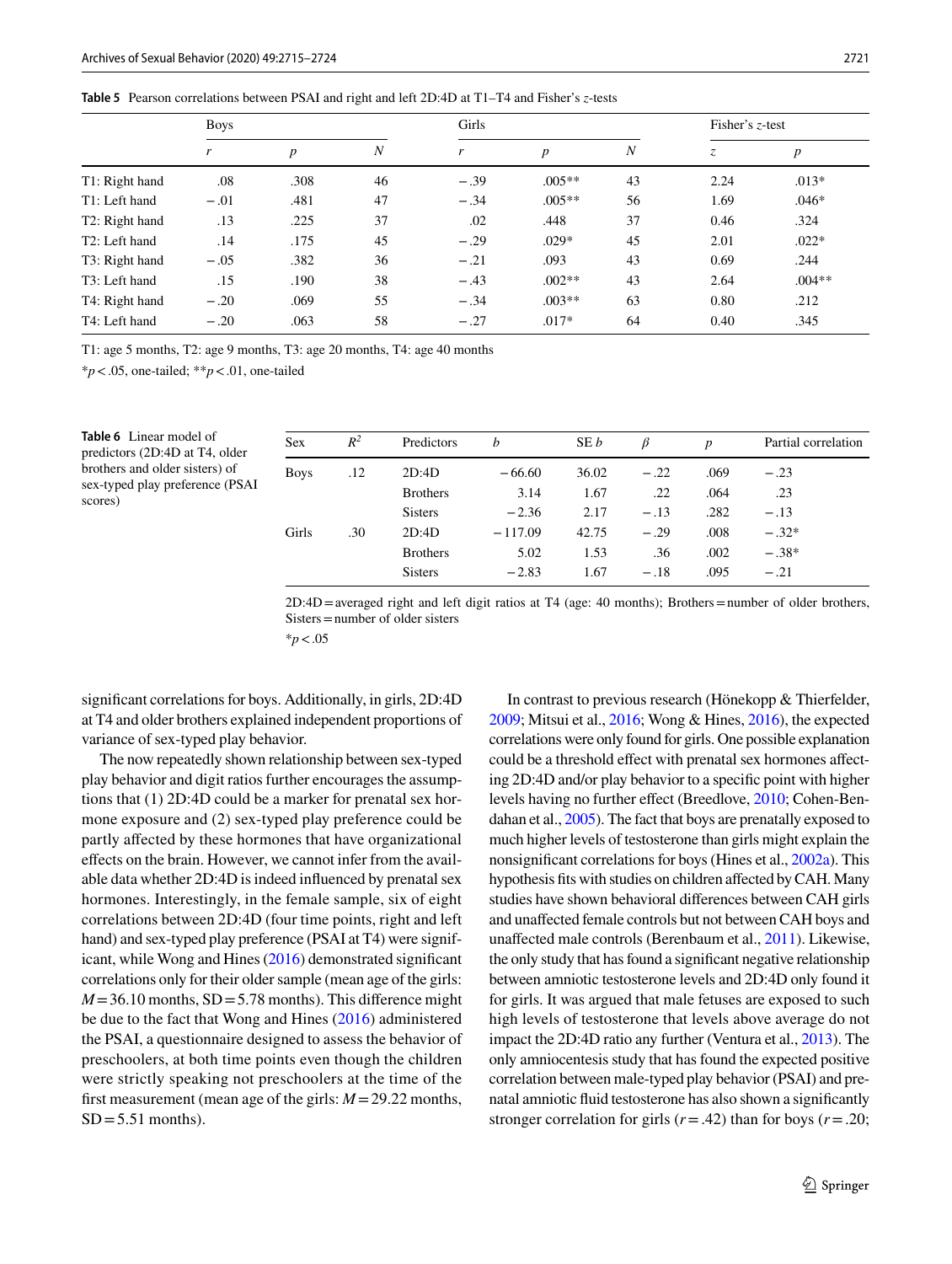Fisher's *z*=1.76, *p*=.04; Auyeung et al., [2009](#page-8-10)). Another explanation could be the diferent socialization of boys and girls. Boys are generally more often reinforced for sex-typical behavior and more likely to be discouraged from sex-untypical behavior than girls (Fagot, [1978;](#page-8-37) Langlois & Downs, [1980](#page-9-26); Pasterski et al., [2005\)](#page-9-6). Accordingly, previous studies showed that, although the sex diference in play behavior persists throughout childhood, the preference of boys for male-typed play behavior increases with age, while that of girls for female-typed play behavior decreases in favor of an increasing preference for typically masculine toys (Servin et al., [1999;](#page-9-0) Todd et al., [2017](#page-9-1)). For this reason, a potential effect of prenatal sex hormones on play behavior in boys could have been masked by a stronger social impact on boys play behavior as compared to girls (Hines et al., [2002a,](#page-8-36) [2002b\)](#page-8-24).

In addition to the presumed biological efect on sex-typed play preference, refected in the shown correlations between 2D:4D and play preference (at least for girls), socialization seems to affect sex differences in behavior to an even greater extent (Berenbaum & Beltz, [2016;](#page-8-4) Berenbaum et al., [2011](#page-8-23)). In line with this, girls were more masculine and less feminine the more older brothers and less masculine and more feminine the more older sisters they had. It is worth highlighting that, at least for girls, our data provide some evidence that biology (digit ratio) and socialization (impact of older brothers) serve as independent predictors for the amount of sex-specifc play behavior (Berenbaum et al., [2011](#page-8-23)). Nevertheless, it cannot be ruled out that the efect of older siblings on their younger siblings' play behavior is not only due to socializing but also biological. In this context, it is known that the probability for younger brothers to be gay as well as to show more gender variance in childhood increases with the number of older brothers (for a meta-analysis, see Blanchard, [2018;](#page-8-25) Coome et al., [2018](#page-8-27)). However, in the present study, the effect of older siblings on sex-typed play behavior could only be shown for girls for whom no such birth-order efect is known. Conversely, it is obvious that by growing up in the same household with older siblings, observational learning takes place which most likely afects the behavior of the younger siblings (Mitsui et al., [2016](#page-9-8); Rust et al., [2000](#page-9-23)).

Besides the behavioral correlations, the present study, being the frst longitudinal study with four measurements over infancy and early childhood, sheds light on the temporal stability of 2D:4D. The digit ratio has to be sexual dimorphic early in life to present a marker for prenatal testosterone exposure (Manning et al., [1998\)](#page-9-10). The present study revealed a medium-sized sex diference in 2D:4D with higher values for girls than boys comparable to previous studies (for a metaanalysis, see Hönekopp & Watson, [2010](#page-8-14)). The sex diference in 2D:4D was present at all measurements, confrming previous research suggesting 2D:4D to be a reliable measure (McIntyre et al., [2005,](#page-9-21) [2006](#page-9-20); Trivers et al., [2006](#page-9-22); Wong & Hines, [2016](#page-9-9)). Nevertheless, in line with previous research,

2D:4D increased signifcantly in size (Knickmeyer et al., [2011;](#page-8-21) McIntyre et al., [2005](#page-9-21); Trivers et al., [2006](#page-9-22); Williams et al., [2003;](#page-9-19) Wong & Hines, [2016\)](#page-9-9) from T3 (age: 20 months) to T4 (age: 40 months).

#### **Conclusion**

In our study, we set out to evaluate the relationship between sex-typed play behavior and digit ratios as a proposed marker for prenatal sex hormone exposure. In line with previous research (Mitsui et al., [2016](#page-9-8); Wong & Hines, [2016\)](#page-9-9), we found that girls with lower 2D:4D were described as behaving more masculine and less feminine, suggesting a biological component in the development of sex-related play preference. This biological efect acts independent of socialization from older brothers on the girls' play behavior. A key strength of the present study was its longitudinal design with four measurements throughout infancy and early childhood which demonstrated the stability of the sex diference in 2D:4D.

**Acknowledgements** Open Access funding provided by Projekt DEAL.

**Funding** This research did not receive any specifc grant from funding agencies in the public, commercial, or not-for-proft sectors.

#### **Compliance with Ethical Standards**

**Conflict of interest** The authors declare that they have no confict of interest.

**Ethical approval** All procedures performed in studies involving human participants were in accordance with the ethical standards of the institutional and/or national research committee and with the 1964 Helsinki declaration and its later amendments or comparable ethical standards.

**Open Access** This article is licensed under a Creative Commons Attribution 4.0 International License, which permits use, sharing, adaptation, distribution and reproduction in any medium or format, as long as you give appropriate credit to the original author(s) and the source, provide a link to the Creative Commons licence, and indicate if changes were made. The images or other third party material in this article are included in the article's Creative Commons licence, unless indicated otherwise in a credit line to the material. If material is not included in the article's Creative Commons licence and your intended use is not permitted by statutory regulation or exceeds the permitted use, you will need to obtain permission directly from the copyright holder. To view a copy of this licence, visit [http://creativecommons.org/licenses/by/4.0/.](http://creativecommons.org/licenses/by/4.0/)

## **References**

- <span id="page-7-0"></span>Alexander, G. M., & Hines, M. (2002). Sex diferences in response to children's toys in nonhuman primates (*Cercopithecus aethiops sabaeus*). *Evolution and Human Behavior, 23*(6), 467–479.
- <span id="page-7-1"></span>Apgar, V. (1953). A proposal for a new method of evaluation of the newborn infant. *Current Researches in Anesthesia & Analgesia, 32*(4), 260–267.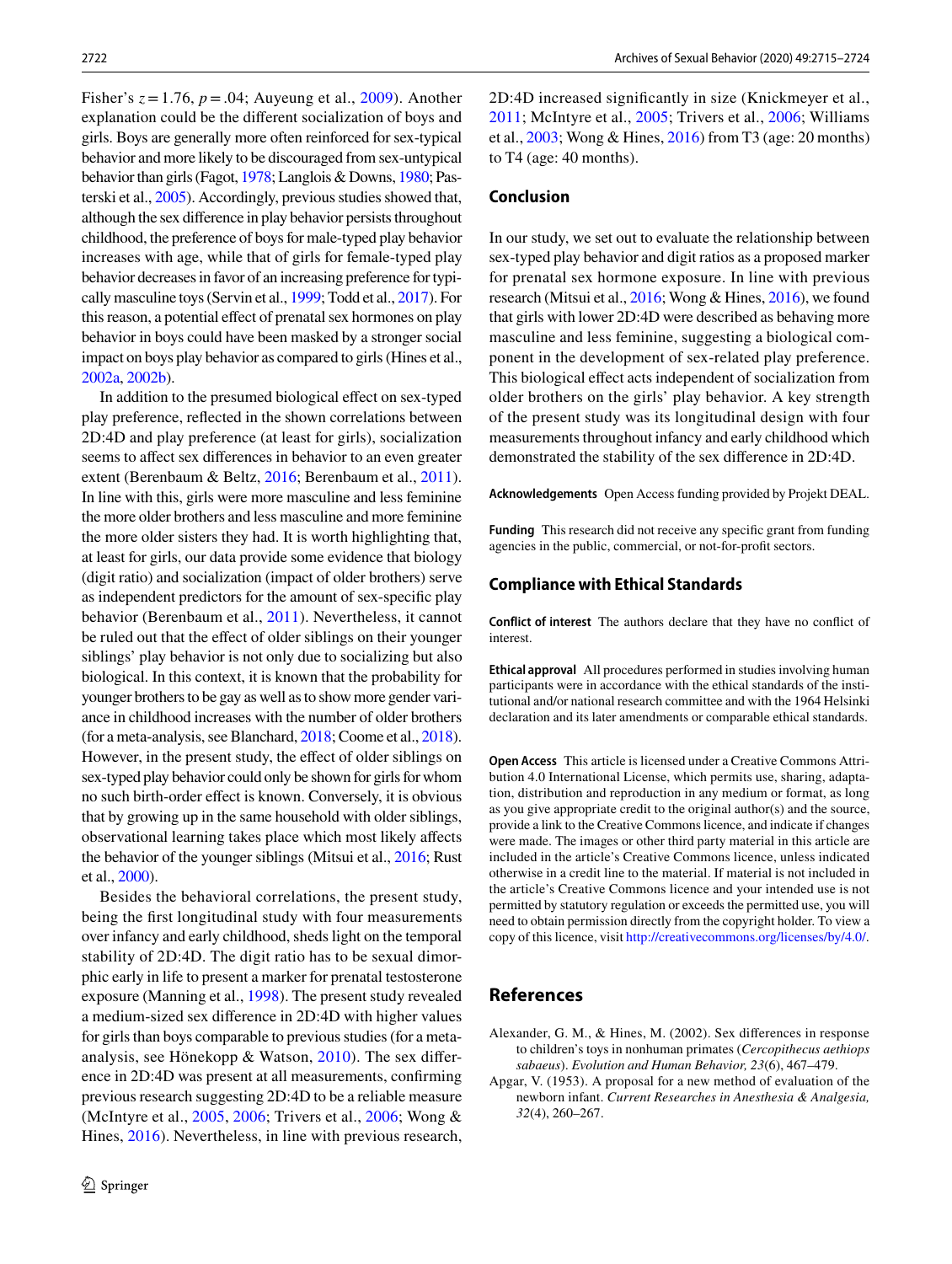- <span id="page-8-10"></span>Auyeung, B., Baron-Cohen, S., Ashwin, E., Knickmeyer, R. C., Taylor, K., Hackett, G., & Hines, M. (2009). Fetal testosterone predicts sexually diferentiated childhood behavior in girls and in boys. *Psychological Science, 20*(2), 144–148.
- <span id="page-8-32"></span>Bates, D., Mächler, M., Bolker, B., & Walker, S. (2014). *Fitting linear mixed-efects models using lme4*. arXiv preprint [arXiv:1406.5823.](http://arxiv.org/abs/1406.5823)
- <span id="page-8-4"></span>Berenbaum, S. A., & Beltz, A. M. (2016). How early hormones shape gender development. *Current Opinion in Behavioral Sciences, 7,* 53–60.
- <span id="page-8-23"></span>Berenbaum, S. A., Blakemore, J. E. O., & Beltz, A. M. (2011). A role for biology in gender-related behavior. *Sex Roles, 64*(11–12), 804–825.
- <span id="page-8-5"></span>Berenbaum, S. A., & Hines, M. (1992). Early androgens are related to childhood sex-typed toy preferences. *Psychological Science, 3*(3), 203–206.
- <span id="page-8-25"></span>Blanchard, R. (2018). Fraternal birth order, family size, and male homosexuality: Meta-analysis of studies spanning 25 years. *Archives of Sexual Behavior, 47*(1), 1–15.
- <span id="page-8-26"></span>Bogaert, A. F., Skorska, M. N., Wang, C., Gabrie, J., MacNeil, A. J., Hoffarth, M. R., ... Blanchard, R. (2018). Male homosexuality and maternal immune responsivity to the Y-linked protein NLGN4Y. *Proceedings of the National Academy of Sciences, 115*(2), 302–306.
- <span id="page-8-35"></span>Breedlove, S. M. (2010). Minireview: Organizational hypothesis: Instances of the fngerpost. *Endocrinology, 151*(9), 4116–4122.
- <span id="page-8-16"></span>Brown, W. M., Hines, M., Fane, B. A., & Breedlove, S. M. (2002). Masculinized fnger length patterns in human males and females with congenital adrenal hyperplasia. *Hormones and Behavior, 42*(4), 380–386.
- <span id="page-8-17"></span>Cetin, R., Can, M., & Özcan, E. (2016). The relationship between testosterone and oestrogen level of the cord blood and length of fngers of newborns 2D:4D. *Balikesir Health Sciences Journal, 5,* 75–82.
- <span id="page-8-34"></span>Cohen, J. (1988). *Statistical power analysis for the behavioral sciences* (2nd ed.). New York: Academic Press.
- <span id="page-8-9"></span>Cohen-Bendahan, C. C. C., van de Beek, C., & Berenbaum, S. A. (2005). Prenatal sex hormone efects on child and adult sex-typed behavior: Methods and fndings. *Neuroscience and Biobehavioral Reviews, 29*(2), 353–384.
- <span id="page-8-27"></span>Coome, L. A., Skorska, M. N., van der Miesen, A. I., Peragine, D. E., & VanderLaan, D. P. (2018). An examination of the biodevelopment of gender expression in children ages 6-to 12-years. *Canadian Journal of Human Sexuality, 27*(2), 133–143.
- <span id="page-8-1"></span>Davis, J. T. M., & Hines, M. (2020). How large are gender diferences in toy preferences? A systematic review and meta-analysis of toy preference research. *Archives of Sexual Behavior*, *49*, 373–394. <https://doi.org/10.1007/s10508-10019-01624-10507>.
- <span id="page-8-29"></span>DeBruine, L. M. (2004). *AutoMetric software for measurement of 2D:4D ratios*. Retrieved March 25, 2020 from [www.facelab.org/](http://www.facelab.org/debruine/Programs/autometric.php) [debruine/Programs/autometric.php.](http://www.facelab.org/debruine/Programs/autometric.php)
- <span id="page-8-37"></span>Fagot, B. I. (1978). The infuence of sex of child on parental reactions to toddler children. *Child Development, 49*(2), 459–465.
- <span id="page-8-15"></span>Galis, F., Ten Broek, C. M. A., Van Dongen, S., & Wijnaendts, L. C. D. (2010). Sexual dimorphism in the prenatal digit ratio (2D:4D). *Archives of Sexual Behavior, 39*(1), 57–62.
- <span id="page-8-22"></span>Golombok, S., & Rust, J. (1993). The pre-school activities inventory: A standardized assessment of gender role in children. *Psychological Assessment, 5*(2), 131–136.
- <span id="page-8-0"></span>Golombok, S., Rust, J., Zervoulis, K., Croudace, T., Golding, J., & Hines, M. (2008). Developmental trajectories of sex-typed behavior in boys and girls: A longitudinal general population study of children aged 2.5–8 years. *Child Development, 79*(5), 1583–1593.
- <span id="page-8-13"></span>Grimbos, T., Dawood, K., Burriss, R. P., Zucker, K. J., & Puts, D. A. (2010). Sexual orientation and the second to fourth fnger length ratio: A meta-analysis in men and women. *Behavioral Neuroscience, 124*(2), 278–287.
- <span id="page-8-3"></span>Hassett, J. M., Siebert, E. R., & Wallen, K. (2008). Sex diferences in rhesus monkey toy preferences parallel those of children. *Hormones and Behavior, 54*(3), 359–364.
- <span id="page-8-18"></span>Hickey, M., Doherty, D., Hart, R., Norman, R., Mattes, E., Atkinson, H., & Sloboda, D. (2010). Maternal and umbilical cord androgen concentrations do not predict digit ratio (2D: 4D) in girls: A prospective cohort study. *Psychoneuroendocrinology, 35*(8), 1235–1244.
- <span id="page-8-6"></span>Hines, M. (2003). Sex steroids and human behavior: Prenatal androgen exposure and sex-typical play behavior in children. *Annals of the New York Academy of Sciences, 1007*(1), 272–282.
- <span id="page-8-2"></span>Hines, M. (2010). Sex-related variation in human behavior and the brain. *Trends in Cognitive Science, 14*(10), 448–456.
- <span id="page-8-7"></span>Hines, M., Brook, C., & Conway, G. S. (2004). Androgen and psychosexual development: Core gender identity, sexual orientation, and recalled childhood gender role behavior in women and men with congenital adrenal hyperplasia (CAH). *Journal of Sex Research, 41*(1), 75–81.
- <span id="page-8-36"></span>Hines, M., Golombok, S., Rust, J., Johnston, K. J., Golding, J., & Avon Longitudinal Study of Parents and Children Study Team. (2002a). Testosterone during pregnancy and gender role behavior of preschool children: A longitudinal, population study. *Child Development, 73*(6), 1678–1687.
- <span id="page-8-24"></span>Hines, M., Johnston, K. J., Golombok, S., Rust, J., Stevens, M., Golding, J., & ALSPAC Study Team. (2002b). Prenatal stress and gender role behavior in girls and boys: a longitudinal, population study. *Hormones and Behavior, 42*(2), 126–134.
- <span id="page-8-19"></span>Hollier, L. P., Keelan, J. A., Jamnadass, E. S., Maybery, M. T., Hickey, M., & Whitehouse, A. J. (2015). Adult digit ratio (2D: 4D) is not related to umbilical cord androgen or estrogen concentrations, their ratios or net bioactivity. *Early Human Development, 91*(2), 111–117.
- <span id="page-8-20"></span>Hönekopp, J. (2013). No evidence that 2D:4D is related to the number of CAG repeats in the androgen receptor gene. *Frontiers in Endocrinology*, *4*. [https://doi.org/10.3389/fendo.2013.00185.](https://doi.org/10.3389/fendo.2013.00185)
- <span id="page-8-12"></span>Hönekopp, J., & Thierfelder, C. (2009). Relationships between digit ratio (2D:4D) and sex-typed play behavior in pre-school children. *Personality and Individual Diferences, 47*(7), 706–710.
- <span id="page-8-14"></span>Hönekopp, J., & Watson, S. (2010). Meta-analysis of digit ratio 2D:4D shows greater sex diference in the right hand. *American Journal of Human Biology, 22*(5), 619–630.
- <span id="page-8-8"></span>Judd, H. L., Robinson, J. D., Young, P. E., & Jones, O. W. (1976). Amniotic-fuid testosterone levels in mid-pregnancy. *Obstetrics and Gynecology, 48*(6), 690–692.
- <span id="page-8-28"></span>Kemper, C. J., & Schwerdtfeger, A. (2009). Comparing indirect methods of digit ratio (2D:4D) measurement. *American Journal of Human Biology, 21*(2), 188–191.
- <span id="page-8-30"></span>Kenny, D. A., Korchmaros, J. D., & Bolger, N. (2003). Lower level mediation in multilevel models. *Psychological Methods, 8*(2), 115–128.
- <span id="page-8-11"></span>Knickmeyer, R. C., Wheelwright, S., Taylor, K., Raggatt, P., Hackett, G., & Baron-Cohen, S. (2005). Gender-typed play and amniotic testosterone. *Developmental Psychology, 41*(3), 517–528.
- <span id="page-8-21"></span>Knickmeyer, R. C., Woolson, S., Hamer, R. M., Konneker, T., & Gilmore, J. H. (2011). 2D:4D ratios in the frst 2 years of life: Stability and relation to testosterone exposure and sensitivity. *Hormones and Behavior, 60*(3), 256–263.
- <span id="page-8-31"></span>Krull, J. L., & MacKinnon, D. P. (2001). Multilevel modeling of individual and group level mediated efects. *Multivariate Behavioral Research, 36*(2), 249–277.
- <span id="page-8-33"></span>Kuznetsova, A., Brockhof, P. B., & Christensen, R. H. B. (2014). *lmerTest: Tests for random and fxed efects for linear mixed efect models* [Software]. Retrieved March 25, 2020 from [http://](http://cran.r-project.org/package%3dlmerTest) [cran.r-project.org/package=lmerTest](http://cran.r-project.org/package%3dlmerTest).